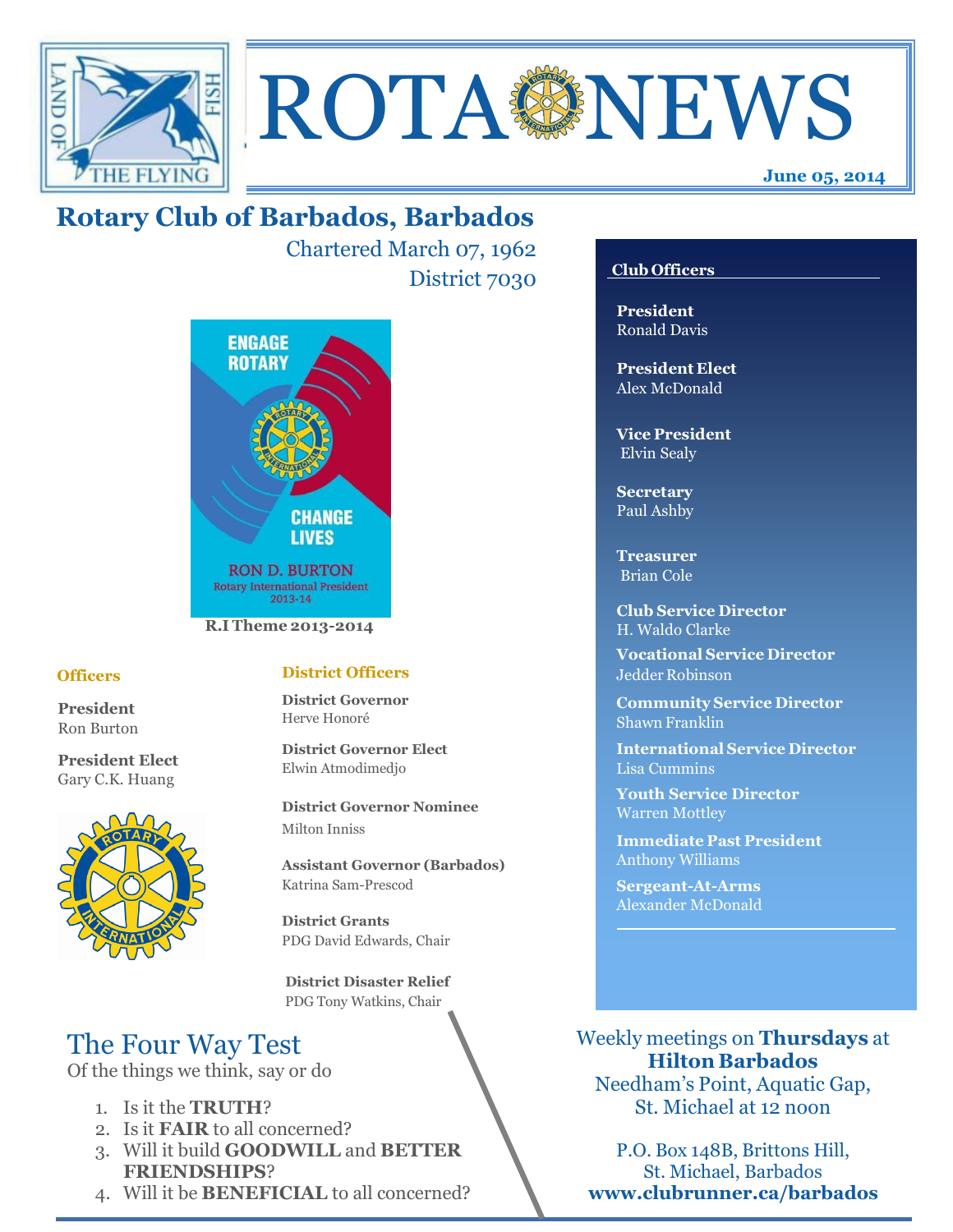#### **THE ROTARY CLUB OF BARBADOS WELCOMES ALL VISITING ROTARIANS AND GUESTS TO THIS WEEKLY MEETING**

Your greeters for today are: Past President John Cabral & David Walker Today our Directors & Officers will give an update on the state of the Club.

Last Thursday our Guest Speaker Mr. Peter N. Boos, FCA spoke on: *"Regaining Paradise- Let's Put Barbados First."*

Following is a summary of his presentation – (Caribbean 360.com).



The Rotary Club Barbados recently invited me to make a presentation at a recent members' lunch.

My topic was **'Regaining Paradise'** a call to action by Civil Society to immediately collectively establish a mechanism to address the deteriorating confidence in the state of affairs in Barbados by engaging with all key stakeholders, including Government and the Opposition, and embracing all our National Resources to:(a) openly and comprehensively address urgent National Economic concerns, and (b) review our National Governance Model by making our existing Westminster Style model more effective and relevant for our times.

Inviting the IMF to partner with us in the economic transformation aspects is wise. We need their expertise and financial resources to regain our international credit ratings and reputation for sound and prudent financial management.

Additionally such a partnership will ensure the transparency and accountability which is now lacking. This will immediately improve confidence which is now absent.

We have all been complicit in permitting Party Politics to dominate National Governance, resulting in the corruption of the good intentions of the Founders of our Independence in 1966.

This situation cannot continue.

Barbados is a wonderful country with resilient, friendly, intelligent people. All of us fortunate enough to live here are passionate about keeping it as a model of sound governance for others to admire and seek to emulate.

There is no reason why Barbados, given its progress so far, should not be a shining example of a well led and managed Small Island State.

At present we are heading for further decline as we pursue a plan that lacks clarity and communication as to its strategic vision. The Government must articulate its Vision for the Nation and how this is to be achieved.

We can build a growing sustainable economy based on the competitive skills of Barbadians combined in partnership with global stakeholders who have our interests at heart.

This requires leadership based on integrity and high, commonly-shared, values plus management grounded in competence and accountability.166 square miles and less than 300,000 people is surely manageable?

The Rotary presentation highlighted several areas where clearly our performance is weak and worsening. These are a few:

- loss of confidence in our economic strategy and management(e.g. our international credit ratings are at an all-time low),-visibly low productivity and poor work ethic,
- unaffordable 'freeness and entitlements culture'
- poor responsiveness (facilitated by bureaucratic processes) of some Public Sector Services,
- unsupportive business facilitation culture,
- under-performing Legal Justice System,
- lack of accountability and transparency in Public Finance(see 2013 Auditor General's Report),abuse of NIS Fund,
- absence of leadership at many levels in all sectors,
- weak Private Sector Management,
- need for a new model of labour-management relations,
- patronage and corruption in Party Politics.

#### **Continued next page -**

# **Meeting Details**

**Thursday, May 29, 2014 Sergeant-At-Arms: PE Alex** 

- **Attendance 64%**
- **Raffle \$150.00**
- **Fines \$194.25**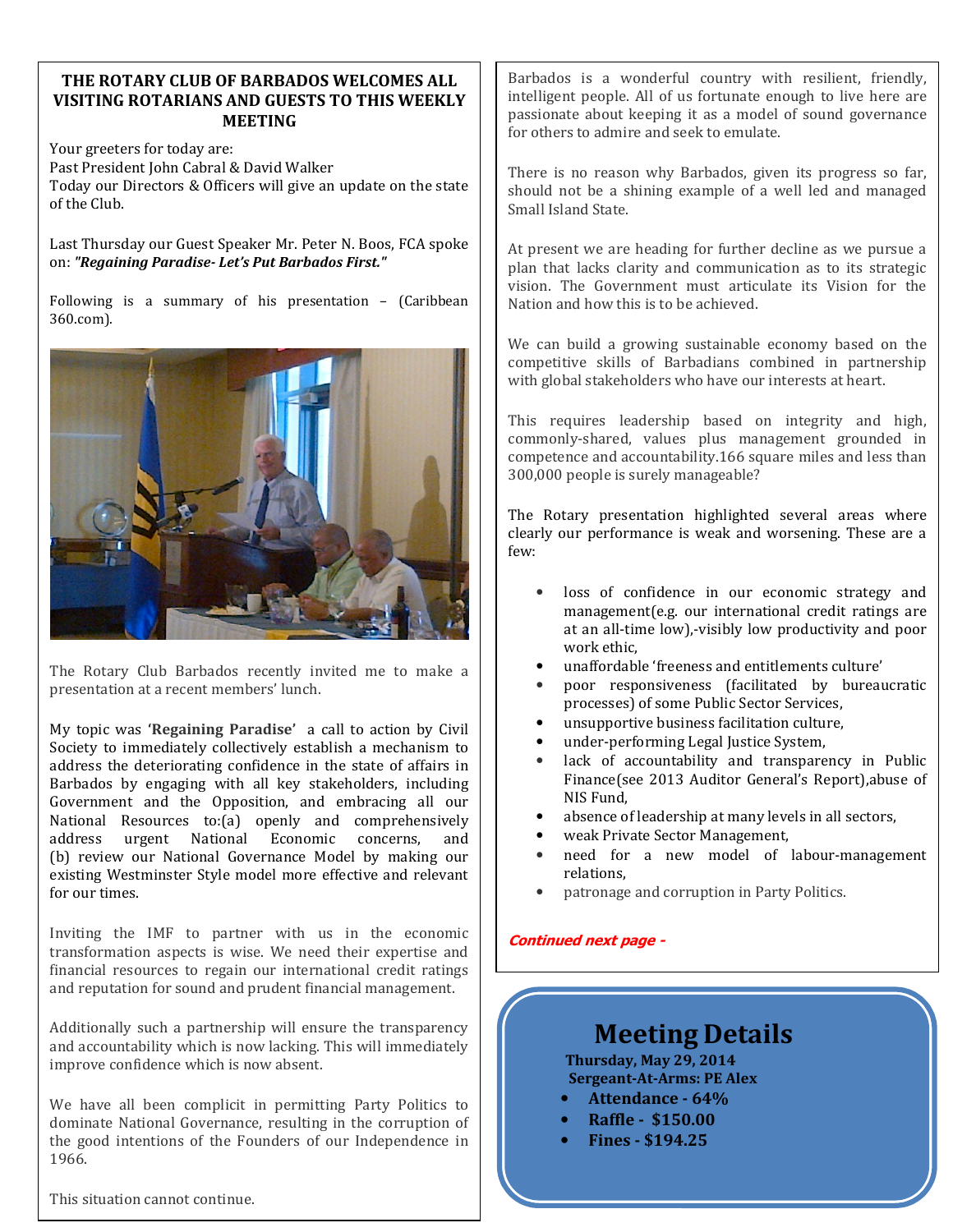These problems have been developing for quite some time and we all have to accept some degree of responsibility and must now together find the right solutions.

Striking quick, panic deals that lack transparency and a strategic fit to our National Vision is undesirable.

The loan from Credit Suisse, the Almond/Sandals agreement, the Four Seasons investment etc. are recent examples. We are now hearing of major investments relating to Andrews Sugar Factory and a Waste To Energy Project but details are absent.

The last Central Bank report refers to \$4.5 billion in foreign investment in the next 3 years but where are the details? Is the UAE about to give Barbados a huge loan? If so on what terms? What is to happen with the CLICO assets?

Immediately Barbados needs a team of competent people to form a nucleus of an Executive Advisory Group on the Economy and another similarly resourced group to advise on National Governance Reform.

These teams should be appointed by the Social Partners including the Opposition.

Selection must be based on integrity and competence and free of political bias.

Both these teams would be accountable to Parliament.

There are many well qualified, non-partisan persons who, given the opportunity, would wish to help.

Our Government should welcome a discussion of these ideas with all stakeholders including the Opposition and other important voices in Civil Society.

To delay will be both unwise and costly.

Let's all put Barbados First.

### **JUNE - ROTARY FELLOWSHIP MONTH**

June is designated Rotary Fellowships Month to recognize the importance of international fellowship and goodwill among Rotarians with similar recreational and vocational interests, promote increased participation in fellowships, and increase understanding of this program. The RI Board encourages these groups to celebrate Rotary Fellowships Month through projects, activities, and events. (RCP42.010.9.). MOP 2013.

**JUNE - ROTARY FELLOWSHIP MONTH CON'T** What are the benefits for Rotarians in joining the Rotary Fellowships? Fellowship provides opportunities for Rotarians to make lasting friendships outside their own Club, District or country. There are many Fellowships that would be of interest to our members, and they are detailed on www.rotary.org/fellowships.

You may find many extensive activities of the Rotary Fellowships that your profession, business or industry area has already established. If not, why not think about starting one yourself! Fellowships contribute to the advancement of world understanding and peace. Interested Rotarians can join a Rotary Fellowship by clicking: Rotary Fellowships Handbook (729) or even start a prospective Rotary Fellowship if their recreational or vocational interest is not in the list of approved Rotary Fellowships. The Rotary Fellowships are expected to facilitate communication among their members and maintain regular communication with RI.

The month of June is considered as Rotary Fellowship Month in the Rotary calendar. There is a misconception among Rotarians on what aspect of the RI programs is being celebrated for this month of June. Let us clarify the issue. When we talk about "Rotary Fellowships", we actually refer to the groups of Rotarians, Rotarian spouses and Rotaractors who join together to:

- Share a common interest in worthwhile recreational activities (sports, hobbies, etc.);
- Further their vocational development through acquaintance with others of the same profession;
- Make new friends around the world;
- Explore new opportunities for service; and
- Have fun and enhance their experience in Rotary.

Examples of Rotary Fellowships include: Rotarians on the Internet (ROTI), International Fellowship of Rotarians of Amateur Radio (ROAR), International Computer Users Fellowship of Rotarians (ICUFR), International Fellowship of Rotary Convention Goers, International Golfing Fellowship of Rotarians, International Fellowship of Rotarians Musicians, Rotary Global History Fellowship, etc.

Interested Rotarians can join a Rotary Fellowship by clicking http://www.rotary.org/programs/fellowships/index.html

 **Next Week -***From the RI CONVENTION*